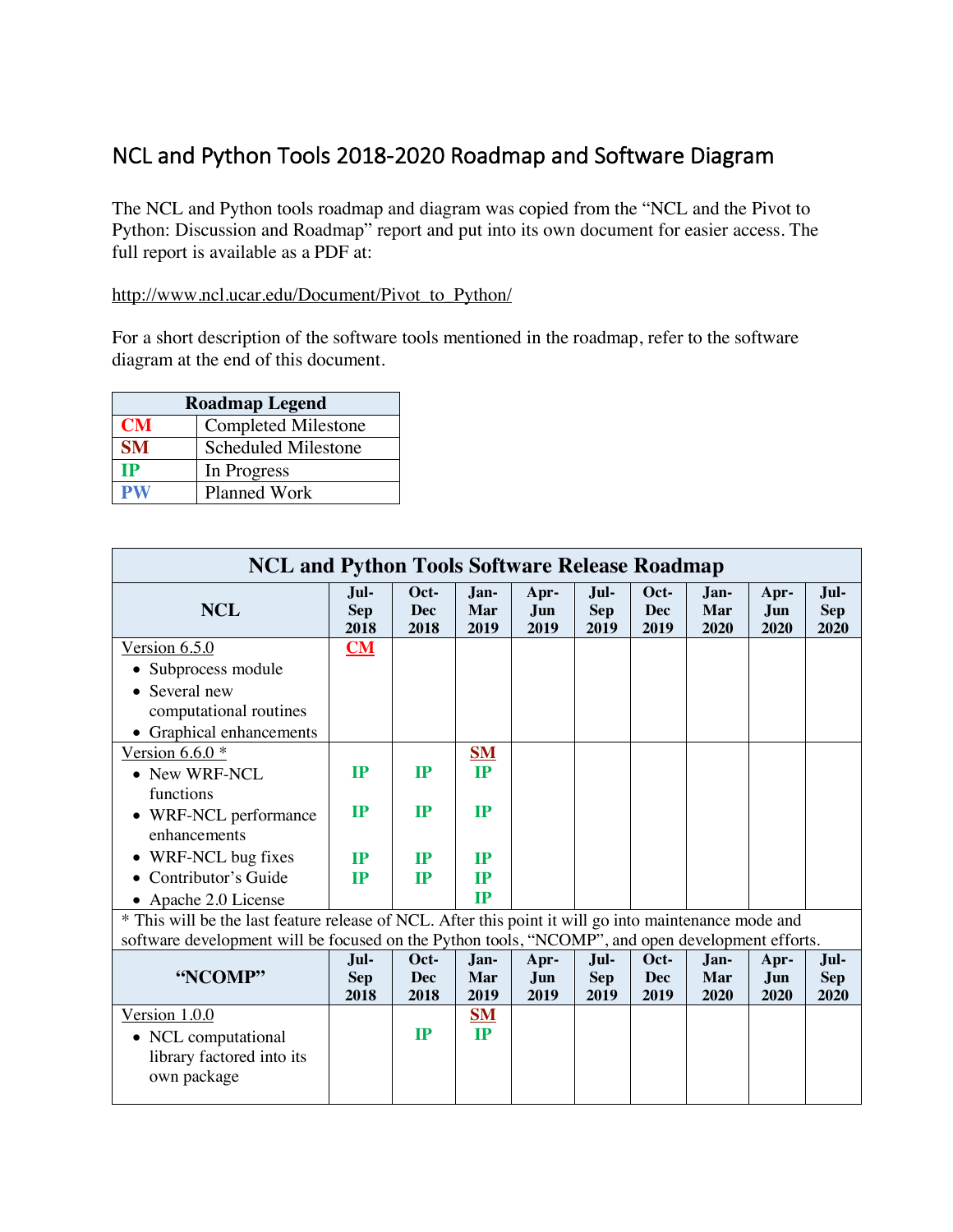| • Add language agnostic           |                    | IP                 | IP          |             |                    |                    |             |             |                    |
|-----------------------------------|--------------------|--------------------|-------------|-------------|--------------------|--------------------|-------------|-------------|--------------------|
| C wrappers to subset of           |                    |                    |             |             |                    |                    |             |             |                    |
| computational routines            |                    |                    |             |             |                    |                    |             |             |                    |
| • Contributor's Guide             |                    |                    | <b>PW</b>   |             |                    |                    |             |             |                    |
| Version 1.1.0                     |                    |                    |             |             | <b>SM</b>          |                    |             |             |                    |
| • Add more language               |                    |                    |             |             |                    |                    |             |             |                    |
| agnostic C wrappers               |                    |                    | <b>PW</b>   | <b>PW</b>   | <b>PW</b>          |                    |             |             |                    |
| • Performance                     |                    |                    |             |             |                    |                    |             |             |                    |
| enhancements                      |                    |                    | <b>PW</b>   | <b>PW</b>   | <b>PW</b>          |                    |             |             |                    |
| (OpenMP, OpenACC)                 |                    |                    |             |             |                    |                    |             |             |                    |
|                                   | Jul-               | Oct-               | Jan-        | Apr-        | Jul-               | Oct-               | Jan-        | Apr-        | Jul-               |
| "NVIZ"                            | <b>Sep</b><br>2018 | <b>Dec</b><br>2018 | Mar<br>2019 | Jun<br>2019 | <b>Sep</b><br>2019 | <b>Dec</b><br>2019 | Mar<br>2020 | Jun<br>2020 | <b>Sep</b><br>2020 |
| Version 1.0.0                     |                    |                    |             | $SM$        |                    |                    |             |             |                    |
| • NCL graphical library           |                    |                    |             |             |                    |                    |             |             |                    |
| and components                    |                    | IP                 | IP          | <b>PW</b>   |                    |                    |             |             |                    |
| factored into their own           |                    |                    |             |             |                    |                    |             |             |                    |
| package                           |                    |                    |             |             |                    |                    |             |             |                    |
| • Contributor's Guide             |                    |                    | <b>PW</b>   | <b>PW</b>   |                    |                    |             |             |                    |
| Version 1.1.0                     |                    |                    |             |             |                    | <b>SM</b>          |             |             |                    |
| • GPU performance                 |                    | IP                 | IP          | <b>PW</b>   | <b>PW</b>          | <b>PW</b>          |             |             |                    |
| enhancements applied to           |                    |                    |             |             |                    |                    |             |             |                    |
| contouring                        |                    |                    |             |             |                    |                    |             |             |                    |
| "PyNComp"                         | Jul-               | Oct-<br><b>Dec</b> | Jan-<br>Mar | Apr-<br>Jun | Jul-               | Oct-<br><b>Dec</b> | Jan-<br>Mar | Apr-<br>Jun | Jul-<br><b>Sep</b> |
|                                   | <b>Sep</b><br>2018 | 2018               | 2019        | 2019        | <b>Sep</b><br>2019 | 2019               | 2020        | 2020        | 2020               |
|                                   |                    |                    |             |             |                    |                    |             |             |                    |
|                                   |                    |                    |             |             |                    |                    |             |             |                    |
| $Version 0.1 - internal$          |                    |                    | <b>SM</b>   |             |                    |                    |             |             |                    |
| release<br>• Subset of NCL        |                    | IP                 | IP          |             |                    |                    |             |             |                    |
|                                   |                    |                    |             |             |                    |                    |             |             |                    |
| computational routines            |                    |                    |             |             |                    |                    |             |             |                    |
| ported to Python based            |                    |                    |             |             |                    |                    |             |             |                    |
| on CVDP pilot project             |                    |                    |             |             |                    |                    |             |             |                    |
| (running average,<br>dtrend, some |                    |                    |             |             |                    |                    |             |             |                    |
| climatologies)                    |                    |                    |             |             |                    |                    |             |             |                    |
| • Contributor's Guide             |                    |                    | <b>PW</b>   |             |                    |                    |             |             |                    |
| Version $0.2$ – internal          |                    |                    |             | $SM$        |                    |                    |             |             |                    |
| release                           |                    |                    |             |             |                    |                    |             |             |                    |
| • More NCL                        |                    |                    |             |             |                    |                    |             |             |                    |
| computational routines            |                    |                    | <b>PW</b>   | <b>PW</b>   |                    |                    |             |             |                    |
| ported (EOFs,                     |                    |                    |             |             |                    |                    |             |             |                    |
| interpolation)                    |                    |                    |             |             |                    |                    |             |             |                    |
| Version $1.0$ – public release    |                    |                    |             |             | $SM$               |                    |             |             |                    |
| • Performances                    |                    |                    |             |             |                    |                    |             |             |                    |
| enhancements                      |                    |                    |             | <b>PW</b>   | <b>PW</b>          |                    |             |             |                    |
| (xarray/dask)                     |                    |                    |             |             |                    |                    |             |             |                    |
|                                   | Jul-               | Oct-               | Jan-        | Apr-        | Jul-               | Oct-               | Jan-        | Apr-        | Jul-               |
| <b>WRF-Python</b>                 | <b>Sep</b>         | <b>Dec</b>         | Mar         | Jun         | <b>Sep</b>         | <b>Dec</b>         | Mar         | Jun         | <b>Sep</b>         |
| Version $1.3.0$                   | 2018               | 2018<br>CM         | 2019        | 2019        | 2019               | 2019               | 2020        | 2020        | 2020               |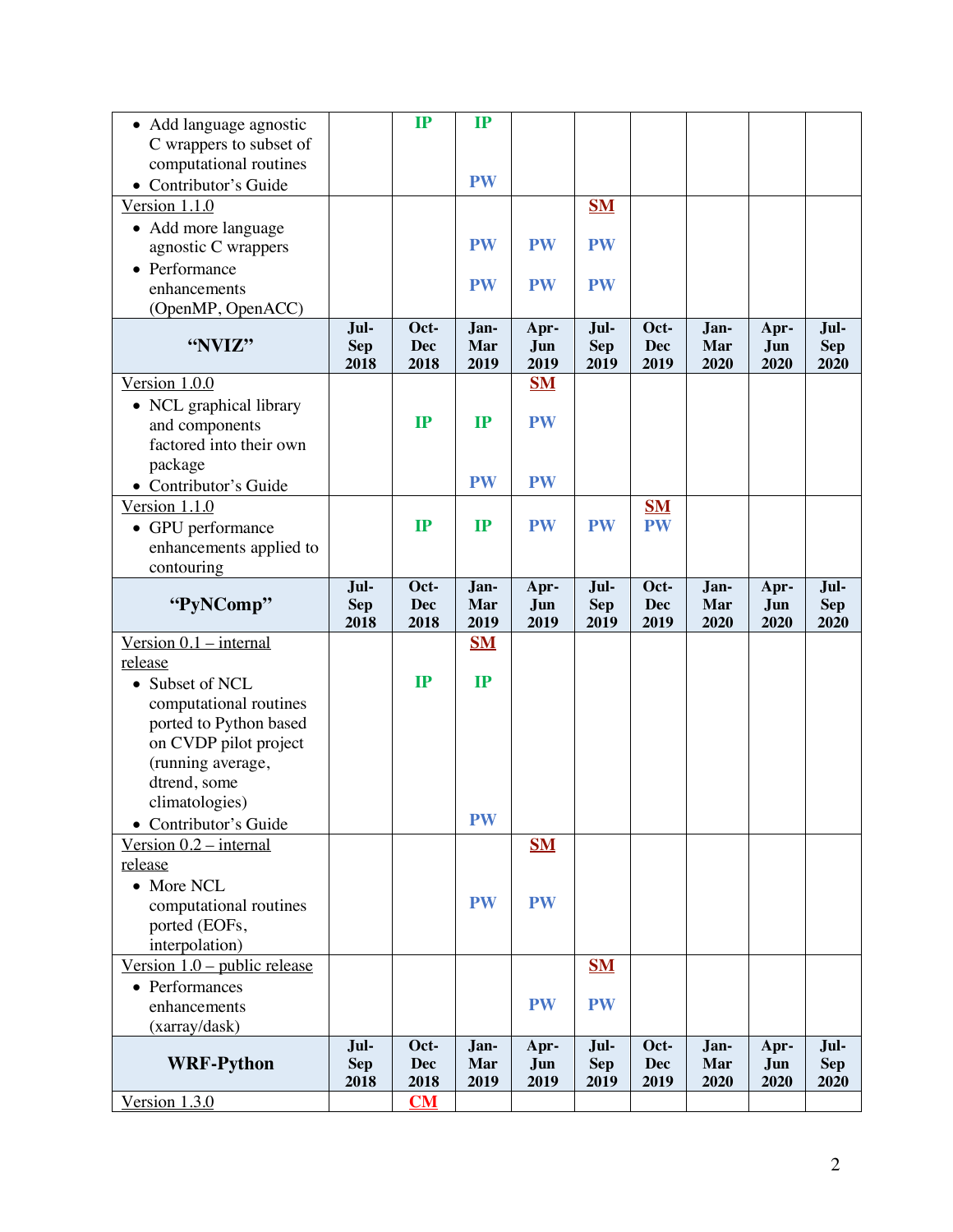| • Cross-section                                                                                                                                                       |            |            |             |             |                    |            |             |             |            |
|-----------------------------------------------------------------------------------------------------------------------------------------------------------------------|------------|------------|-------------|-------------|--------------------|------------|-------------|-------------|------------|
| enhancements                                                                                                                                                          |            |            |             |             |                    |            |             |             |            |
| $\bullet$ Bug fixes                                                                                                                                                   |            |            |             |             |                    |            |             |             |            |
| Version 1.3.1                                                                                                                                                         |            |            | $SM$        |             |                    |            |             |             |            |
| • Contributor's Guide                                                                                                                                                 |            | IP         | IP          |             |                    |            |             |             |            |
| Version 2.0.0                                                                                                                                                         |            |            |             |             | <b>SM</b>          |            |             |             |            |
| • Xarray input support                                                                                                                                                |            |            |             |             |                    |            |             |             |            |
| • Performance                                                                                                                                                         |            |            | <b>PW</b>   | <b>PW</b>   | <b>PW</b>          |            |             |             |            |
| enhancements (dask)                                                                                                                                                   |            |            |             |             |                    |            |             |             |            |
|                                                                                                                                                                       | Jul-       | Oct-       | <b>PW</b>   | <b>PW</b>   | <b>PW</b>          | Oct-       |             |             | Jul-       |
| <b>PyNIO</b>                                                                                                                                                          | <b>Sep</b> | <b>Dec</b> | Jan-<br>Mar | Apr-<br>Jun | Jul-<br><b>Sep</b> | <b>Dec</b> | Jan-<br>Mar | Apr-<br>Jun | <b>Sep</b> |
|                                                                                                                                                                       | 2018       | 2018       | 2019        | 2019        | 2019               | 2019       | 2020        | 2020        | 2020       |
| Version 1.5.2                                                                                                                                                         | CM         |            |             |             |                    |            |             |             |            |
| • Improved support for                                                                                                                                                |            |            |             |             |                    |            |             |             |            |
| Python 3.x                                                                                                                                                            |            |            |             |             |                    |            |             |             |            |
| Version $1.5.3$                                                                                                                                                       |            | CM         |             |             |                    |            |             |             |            |
| • Critical bug-fix release                                                                                                                                            |            |            |             |             |                    |            |             |             |            |
| (if needed)                                                                                                                                                           |            |            |             |             |                    |            |             |             |            |
| Version 1.6.0                                                                                                                                                         |            | CM         |             |             |                    |            |             |             |            |
| • Improved support for                                                                                                                                                |            |            |             |             |                    |            |             |             |            |
| Python 3.x                                                                                                                                                            |            |            |             |             |                    |            |             |             |            |
| • Apache 2.0 License                                                                                                                                                  |            |            |             |             |                    |            |             |             |            |
| Versions $1.6x$ <sup>*</sup>                                                                                                                                          |            |            | $SM$        |             |                    |            |             |             |            |
| • Bug fix releases                                                                                                                                                    |            |            |             |             |                    |            |             |             |            |
| (as needed)                                                                                                                                                           |            |            |             |             |                    |            |             |             |            |
| * PyNIO is in maintenance mode while being evaluated against other Python packages like xarray and<br>cfgrib. Critical bug fix releases will be deployed as possible. |            |            |             |             |                    |            |             |             |            |
|                                                                                                                                                                       | Jul-       | Oct-       | Jan-        | Apr-        | Jul-               | Oct-       | Jan-        | Apr-        | Jul-       |
| <b>PyNGL</b>                                                                                                                                                          | <b>Sep</b> | <b>Dec</b> | Mar         | Jun         | <b>Sep</b>         | <b>Dec</b> | Mar         | Jun         | <b>Sep</b> |
|                                                                                                                                                                       | 2018       | 2018       | 2019        | 2019        | 2019               | 2019       | 2020        | 2020        | 2020       |
| Version 1.6.0                                                                                                                                                         | CM         |            |             |             |                    |            |             |             |            |
| • Support for Python 3.x                                                                                                                                              |            |            |             |             |                    |            |             |             |            |
| Version $1.6.1$                                                                                                                                                       |            | $CM$       |             |             |                    |            |             |             |            |
|                                                                                                                                                                       |            |            |             |             |                    |            |             |             |            |
| • Minor Python 3.x bug<br>fixes                                                                                                                                       |            |            |             |             |                    |            |             |             |            |
| • Apache 2.0 License                                                                                                                                                  |            |            |             |             |                    |            |             |             |            |
| Version 2.0.0                                                                                                                                                         |            |            |             |             |                    | $SM$       |             |             |            |
| • Xarray input support                                                                                                                                                |            |            |             | <b>PW</b>   | <b>PW</b>          | <b>PW</b>  |             |             |            |
| Extended suite of                                                                                                                                                     |            |            |             |             |                    |            |             |             |            |
| examples to include                                                                                                                                                   |            |            |             | <b>PW</b>   | <b>PW</b>          | <b>PW</b>  |             |             |            |
| xarray                                                                                                                                                                |            |            |             |             |                    |            |             |             |            |
| Contributor's Guide                                                                                                                                                   |            |            |             | <b>PW</b>   | <b>PW</b>          | <b>PW</b>  |             |             |            |
|                                                                                                                                                                       |            |            |             |             |                    |            |             |             |            |
| Version $3.0.0$                                                                                                                                                       |            |            |             |             |                    |            | $SM$        |             |            |
| • Performance                                                                                                                                                         |            | IP         | IP          | <b>PW</b>   | <b>PW</b>          | <b>PW</b>  | <b>PW</b>   |             |            |
| enhancements (GPU)                                                                                                                                                    |            |            |             |             |                    |            |             |             |            |
| applied to contouring                                                                                                                                                 |            |            |             |             |                    |            |             |             |            |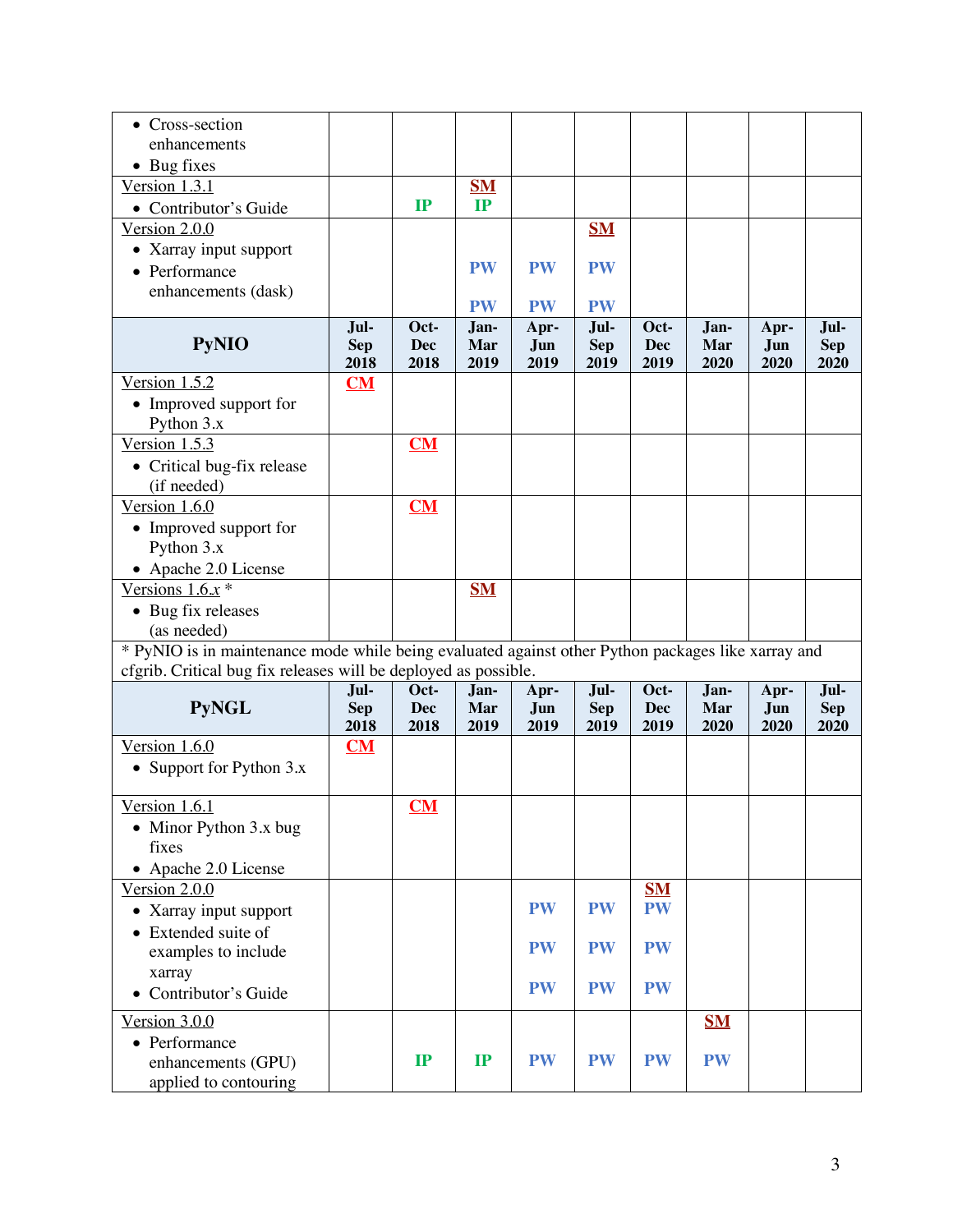| <b>Pivot to Python and Training Roadmap</b>                                                                   |                            |                            |                     |                     |                            |                     |                     |                     |                            |
|---------------------------------------------------------------------------------------------------------------|----------------------------|----------------------------|---------------------|---------------------|----------------------------|---------------------|---------------------|---------------------|----------------------------|
| <b>Pivot to Python</b>                                                                                        | Jul-<br><b>Sep</b><br>2018 | Oct-<br><b>Dec</b><br>2018 | Jan-<br>Mar<br>2019 | Apr-<br>Jun<br>2019 | Jul-<br><b>Sep</b><br>2019 | Oct-<br>Dec<br>2019 | Jan-<br>Mar<br>2020 | Apr-<br>Jun<br>2020 | Jul-<br><b>Sep</b><br>2020 |
| Host NCL Advisory Panel<br>Meeting                                                                            | CM                         |                            |                     |                     | $SM$                       |                     |                     |                     |                            |
| Officially announce NCL-to-<br>Python pivot                                                                   |                            |                            | $SM$                |                     |                            |                     |                     |                     |                            |
| <b>CVDP</b> Pilot Project<br>(Convert NCL CVDP scripts<br>to Python)                                          | IP                         | IP                         | IP                  | <b>PW</b>           |                            |                     |                     |                     |                            |
| Convert NCL application<br>examples to Python and<br>create new Python examples                               |                            | IP                         | IP                  | <b>PW</b>           | <b>PW</b>                  | <b>PW</b>           | <b>PW</b>           | <b>PW</b>           | <b>PW</b>                  |
| Write first draft of "NCL-to-<br>Python" transition guide                                                     | IP                         | IP                         | CM                  |                     |                            |                     |                     |                     |                            |
| Evaluate PyNGL with other<br>Python graphics packages<br>(Iris, matplotlib, cartopy,<br>xESMF, MetPy, others) | IP                         | IP                         | IP                  | <b>PW</b>           | <b>PW</b>                  |                     |                     |                     |                            |
| Evaluate PyNIO with other<br>Python file I/O packages<br>(xarray, cfgrib,<br>netcdf4python, others)           |                            | IP                         | $\mathbf{IP}$       | <b>PW</b>           | <b>PW</b>                  |                     |                     |                     |                            |
| <b>Evaluate Python</b><br>computational packages<br>(ESMPy, xESMF, Iris,<br>others)                           |                            |                            | <b>PW</b>           | <b>PW</b>           | <b>PW</b>                  |                     |                     |                     |                            |
| Establish online forum for                                                                                    |                            |                            |                     |                     | $S_{1}$                    |                     |                     |                     |                            |
| Python tools user support<br>Host informational webinars                                                      |                            |                            | <b>PW</b>           | <b>PW</b>           | <b>PW</b>                  |                     |                     |                     |                            |
| on pivot to Python plans<br><b>Training</b>                                                                   | Jul-<br><b>Sep</b><br>2018 | Oct-<br><b>Dec</b><br>2018 | Jan-<br>Mar<br>2019 | Apr-<br>Jun<br>2019 | Jul-<br><b>Sep</b><br>2019 | Oct-<br>Dec<br>2019 | Jan-<br>Mar<br>2020 | Apr-<br>Jun<br>2020 | Jul-<br><b>Sep</b><br>2020 |
| Official end of NCL<br>Workshops                                                                              | CM                         |                            |                     |                     |                            |                     |                     |                     |                            |
| WRF-Python / VAPOR<br>Tutorial at Boise State                                                                 | CM                         |                            |                     |                     |                            |                     |                     |                     |                            |
| Develop Data Carpentry<br>training modules                                                                    |                            |                            |                     |                     |                            | <b>PW</b>           | <b>PW</b>           | <b>PW</b>           | <b>PW</b>                  |
| Develop and host NCL-to-<br>Python transition tutorials                                                       |                            |                            |                     | <b>PW</b>           | <b>PW</b>                  | <b>PW</b>           | <b>PW</b>           | <b>PW</b>           | <b>PW</b>                  |
| Conduct training on how to<br>contribute software                                                             |                            |                            |                     | <b>PW</b>           | <b>PW</b>                  | <b>PW</b>           | <b>PW</b>           | <b>PW</b>           | <b>PW</b>                  |
| Host Python training similar<br>to NCL Workshops                                                              |                            |                            |                     |                     |                            | <b>PW</b>           | <b>PW</b>           | <b>PW</b>           | <b>PW</b>                  |